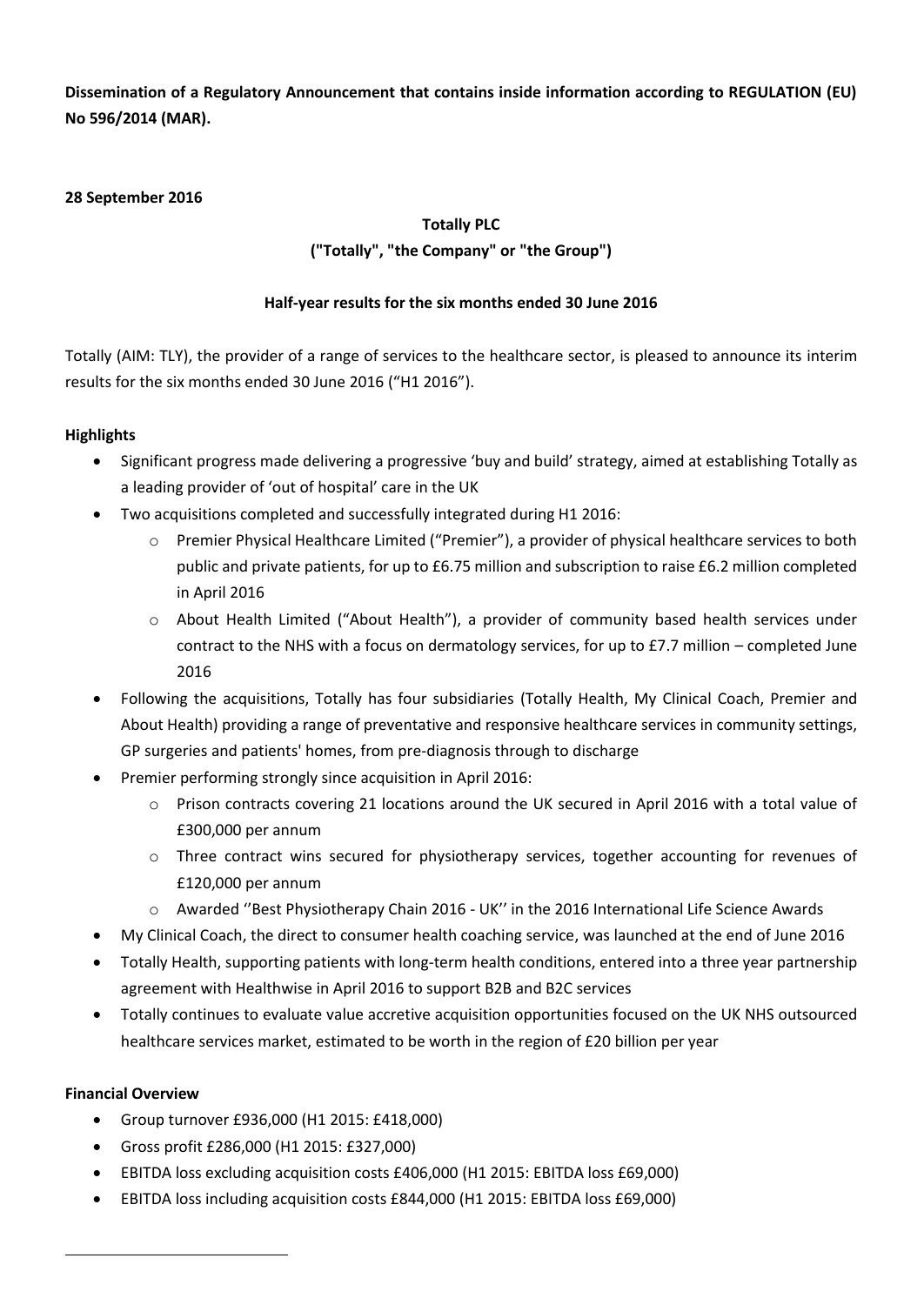# **Chairman's Statement**

I am pleased to report a successful half year during which we completed two planned acquisitions in line with our progressive buy and build strategy. We continue to deliver on our vision of becoming the leading provider of 'out of hospital' care in the UK. In addition to this, we also launched the My Clinical Coach service, whereby our team of trained clinicians provides clinical coaching direct to consumers on a fee-based service. The service is the first of its kind to be launched in the UK.

I was appointed to the Board in September 2015, with the express intention of building a broadly-based Group specialising in 'out of hospital' services. The acquisition of Premier, a physiotherapy and musculoskeletal service provider, in April 2016 was the first acquisition subsequent to my appointment and was followed by the acquisition of a leading dermatology services provider, About Health, in June 2016. These acquisitions only form part of the results for the Group in the period, but represent a significant start to building the future strategy and growth of this Company. I am delighted to say that the acquired businesses are performing excellently.

The six months' results showed turnover of £936,000 (2015: £418,000) and a loss of £844,000 (2015: £69,000). The loss for the period included £438,000 of acquisition related costs.

I am delighted with our progress to date and look forward to bringing you news of further acquisitions as we continue to expand our 'out of hospital' offering in the future.

It would be remiss of me not to thank all stakeholders for their support in looking to build a profitable platform for future growth.

**Bob Holt** Chairman 28 September 2016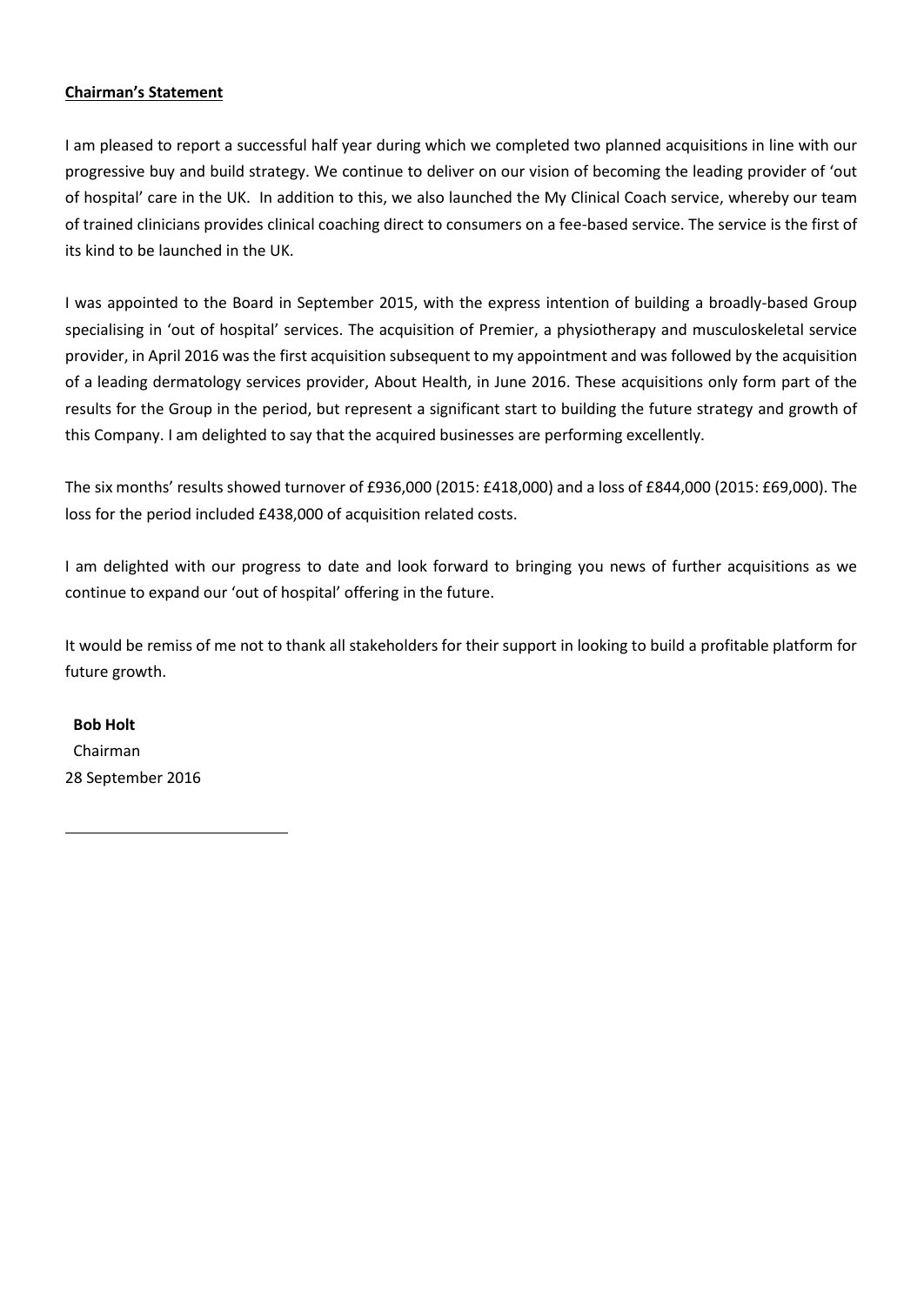# **Operational Review**

I can only echo the comments made above by our Chairman, Bob Holt. The first half of 2016 was a transformational period for Totally, and this progress continues across the Group. The first two acquisitions are already proving to be very successful and are adding to the Group's range of out of hospital services, along with the expertise of the people within those companies. The integration of the new businesses into the Group has already opened up new business opportunities, and as we continue to grow I am confident that we will deliver our stated aim to become one of the UK's leading providers of 'out of hospital' services.

Both Premier Physical Healthcare and About Health have seen successes since joining the Group, with new contract wins and the securing of contract renewals.

Totally Health successfully launched its new business-to-consumer (B2C) service – My Clinical Coach and also continued to deliver its Clinical Health Coaching services on a business-to-business (B2B) basis.

As well as thanking all of our shareholders for their continued support, I would also like to thank everyone who is part of 'Team Totally' as it is their commitment and approach that enables us to deliver the high quality services to patients and customers across the Group.

Wendy Lawrence Chief Executive Officer 28 September 2016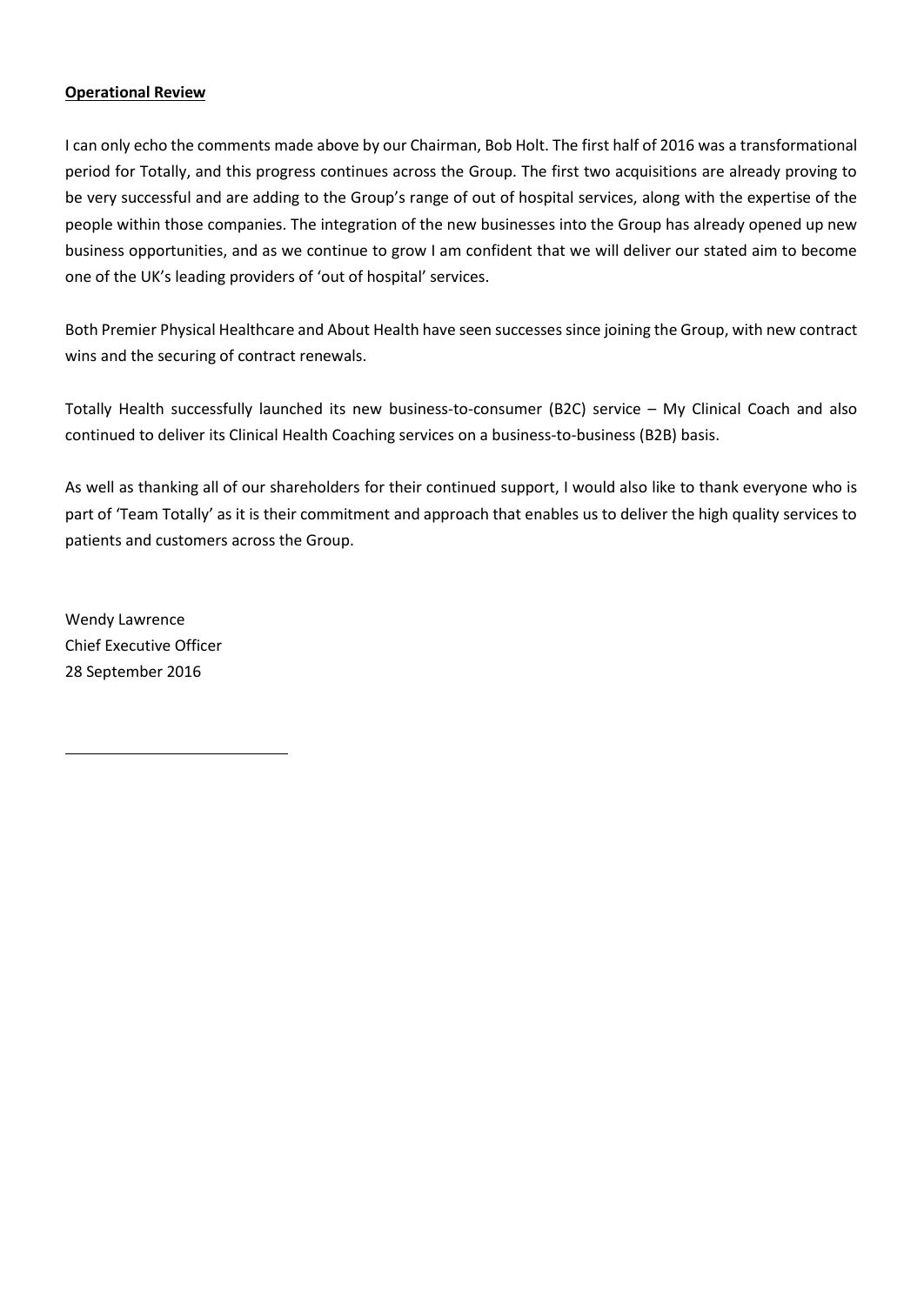### **Financial Review**

The Group's half yearly financial results include the financial performance of Totally plc and Totally Health for the full half year, the three months from April to June 2016 for Premier Physical Healthcare Limited and half of June 2016 for About Health Limited.

During the first half of 2016, the Group continued to invest in IT and recruit suitable staff to build the infrastructure to best position the Group to execute its buy and build strategy. This investment will help to identify and streamline business processes, in terms of the bid process, administration and collaboration across the Group's companies. It is envisaged that this will result in cost savings through economies of scale and a move to a shared service model, where appropriate.

In addition to cost savings, the Group companies will also be able to collaborate on larger and more integrated bids. The collaboration and infrastructure investment should afford for increasingly competitive bid offerings. These bids will be underpinned by efficient delivery of services, while maintaining quality and profit margin.

Although the service's full launch took place in August 2016, the Group's investment in My Clinical Coach is expected to generate more material revenues from the last quarter of 2016 onwards.

Details of the revenue contribution of the subsidiaries are included in the segmental reporting section of the financial information.

Donald Baladasan Chief Financial Officer 28 September 2016

### **For further information please contact:**

| <b>Totally plc</b>                                              | 020 3866 3335 |
|-----------------------------------------------------------------|---------------|
| Wendy Lawrence, Chief Executive                                 |               |
| Bob Holt, Chairman                                              |               |
|                                                                 |               |
| <b>Allenby Capital Limited (Nominated Adviser &amp; Broker)</b> | 020 3328 5656 |
| <b>Nick Athanas</b>                                             |               |
| Nick Naylor                                                     |               |
| Alex Brearley                                                   |               |
|                                                                 |               |
| <b>Yellow Jersey PR</b>                                         |               |

Felicity Winkles 0203 735 8828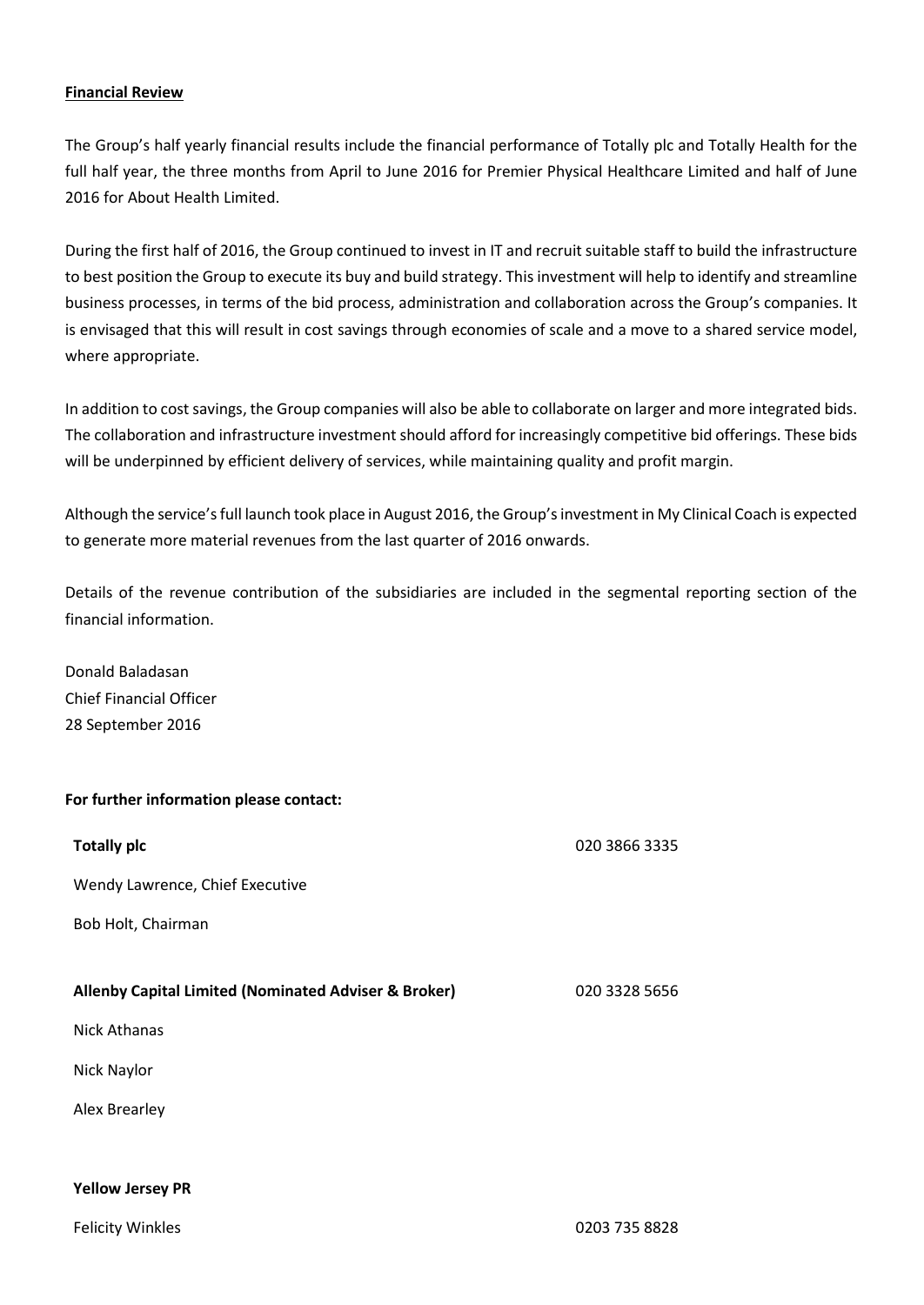Joe Burgess 0203 735 8918

Josh Cole 0203 735 8824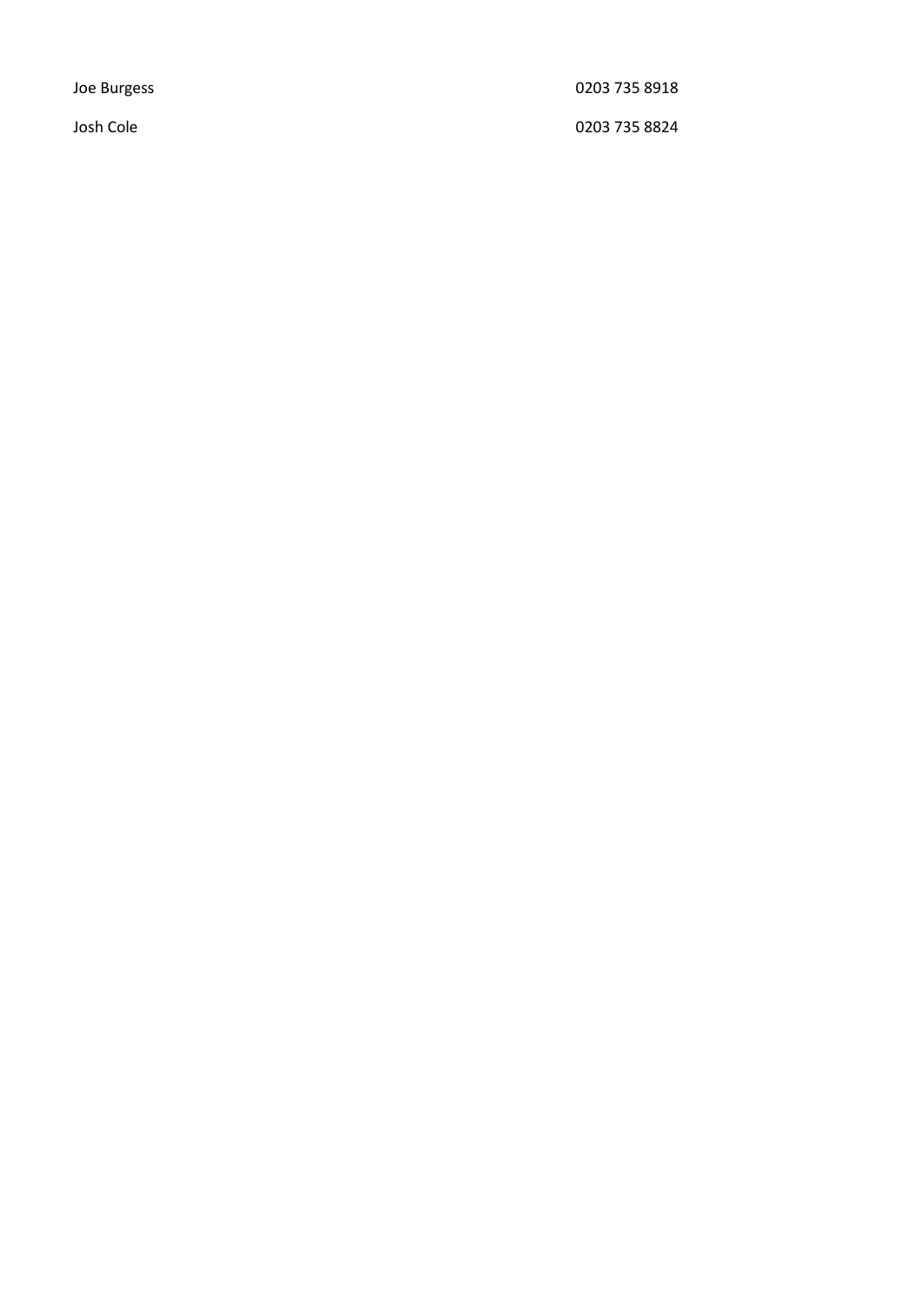# **Interim Consolidated Income Statement**

For the six months ended 30 June 2016

|                                                                                    | <b>Six months</b><br>ended 30<br><b>June 2016</b> | <b>Six months</b><br>ended 30<br><b>June 2015</b> | Year<br>ended 31<br><b>December</b><br>2015 |
|------------------------------------------------------------------------------------|---------------------------------------------------|---------------------------------------------------|---------------------------------------------|
|                                                                                    | (Unaudited)                                       | (Unaudited)                                       | (Audited)                                   |
|                                                                                    | £000                                              | £000                                              | £000                                        |
| Revenue                                                                            | 936                                               | 418                                               | 577                                         |
| Cost of sales                                                                      | (650)                                             | (91)                                              | (184)                                       |
| <b>Gross profit</b>                                                                | 286                                               | 327                                               | 393                                         |
| Administrative expenses                                                            | (689)                                             | (396)                                             | (752)                                       |
| <b>Exceptional items</b>                                                           | (438)                                             |                                                   |                                             |
| Loss before interest, tax and depreciation                                         | (841)                                             | (69)                                              | (359)                                       |
| Depreciation                                                                       | (3)                                               | (2)                                               | (4)                                         |
| <b>Operating loss</b>                                                              | (844)                                             | (71)                                              | (363)                                       |
| Share issue costs                                                                  |                                                   |                                                   | (49)                                        |
| Finance costs                                                                      |                                                   | (1)                                               | (1)                                         |
| Loss before taxation                                                               | (844)                                             | (72)                                              | (413)                                       |
| Income tax                                                                         |                                                   |                                                   |                                             |
| Loss from continuing operations<br>Loss attributable to the equity shareholders of | (844)                                             | (72)                                              | (413)                                       |
| the parent company                                                                 | (844)                                             | (72)                                              | (413)                                       |
|                                                                                    |                                                   |                                                   |                                             |
| <b>Earnings per share (Note 2)</b>                                                 |                                                   |                                                   |                                             |
| <b>Basic and diluted: Pence</b>                                                    |                                                   |                                                   |                                             |
| Continuing operations                                                              | (5)                                               | (2)                                               | (15)                                        |
| Loss per share                                                                     | (5)                                               | (2)                                               | (15)                                        |

The accompanying notes form part of the unaudited interim report.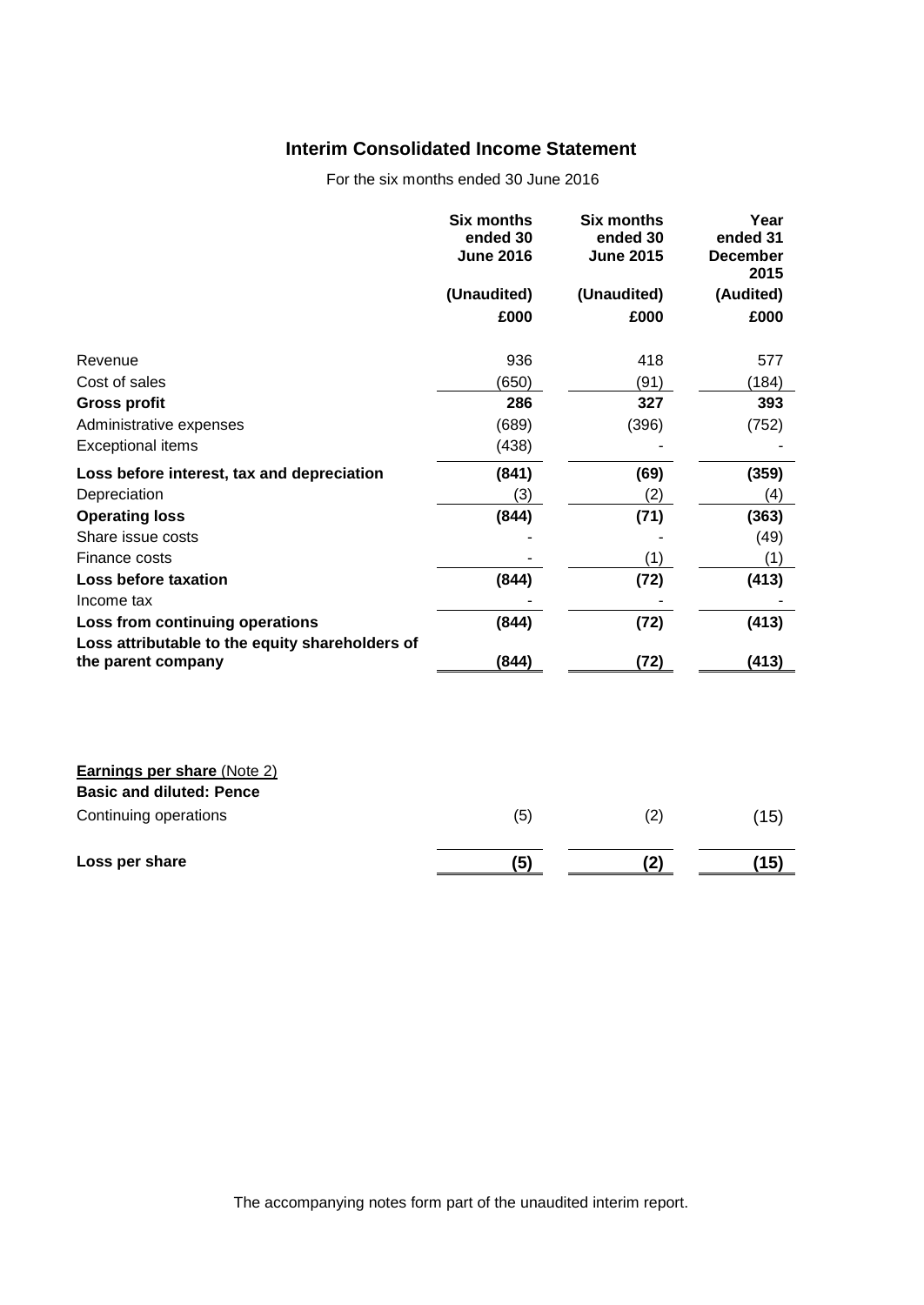# **Interim Consolidated Statement of Changes in Equity**

For the six months ended 30 June 2016

|                                                                               | <b>Share</b><br>capital | <b>Share</b><br>premium<br>account | <b>Profit and</b><br>loss<br>account | <b>Equity</b><br>shareholders'<br>deficit |
|-------------------------------------------------------------------------------|-------------------------|------------------------------------|--------------------------------------|-------------------------------------------|
|                                                                               | £000                    | £000                               | £000                                 | £000                                      |
| At 1 January 2015 (Audited)                                                   | 2,453                   | 4,147                              | (6, 739)                             | (139)                                     |
| Comprehensive loss for the period<br>(Unaudited)                              |                         |                                    | (72)                                 | (72)                                      |
| Issue of share capital (Unaudited)<br>Credit on issue of warrants (Unaudited) | 1                       | 1                                  | 13                                   | 2<br>13                                   |
| At 30 June 2015 (Unaudited)                                                   | 2,454                   | 4,148                              | (6, 798)                             | (196)                                     |
| At 1 January 2015 (Audited)                                                   | 2,453                   | 4,147                              | (6, 739)                             | (139)                                     |
| Comprehensive loss for the year (Audited)                                     |                         |                                    | (413)                                | (413)                                     |
| Issue of share capital (Audited)<br>Credit on issue of warrants (Audited)     | 602                     | 387                                | 55                                   | 989<br>55                                 |
| At 31 December 2015 (Audited)                                                 | 3,055                   | 4,534                              | (7,097)                              | 492                                       |
| At 1 January 2016 (Audited)                                                   | 3,055                   | 4,534                              | (7,097)                              | 492                                       |
| Comprehensive loss for the year (Unaudited)                                   |                         |                                    | (844)                                | (844)                                     |
| Issue of share capital (Unaudited)<br>Credit on issue of warrants (Unaudited) | 1,000                   | 5,110                              | 14                                   | 6,110<br>14                               |
| At 30 June 2016 (Unaudited)                                                   | 4,055                   | 9,644                              | (7, 927)                             | 5,772                                     |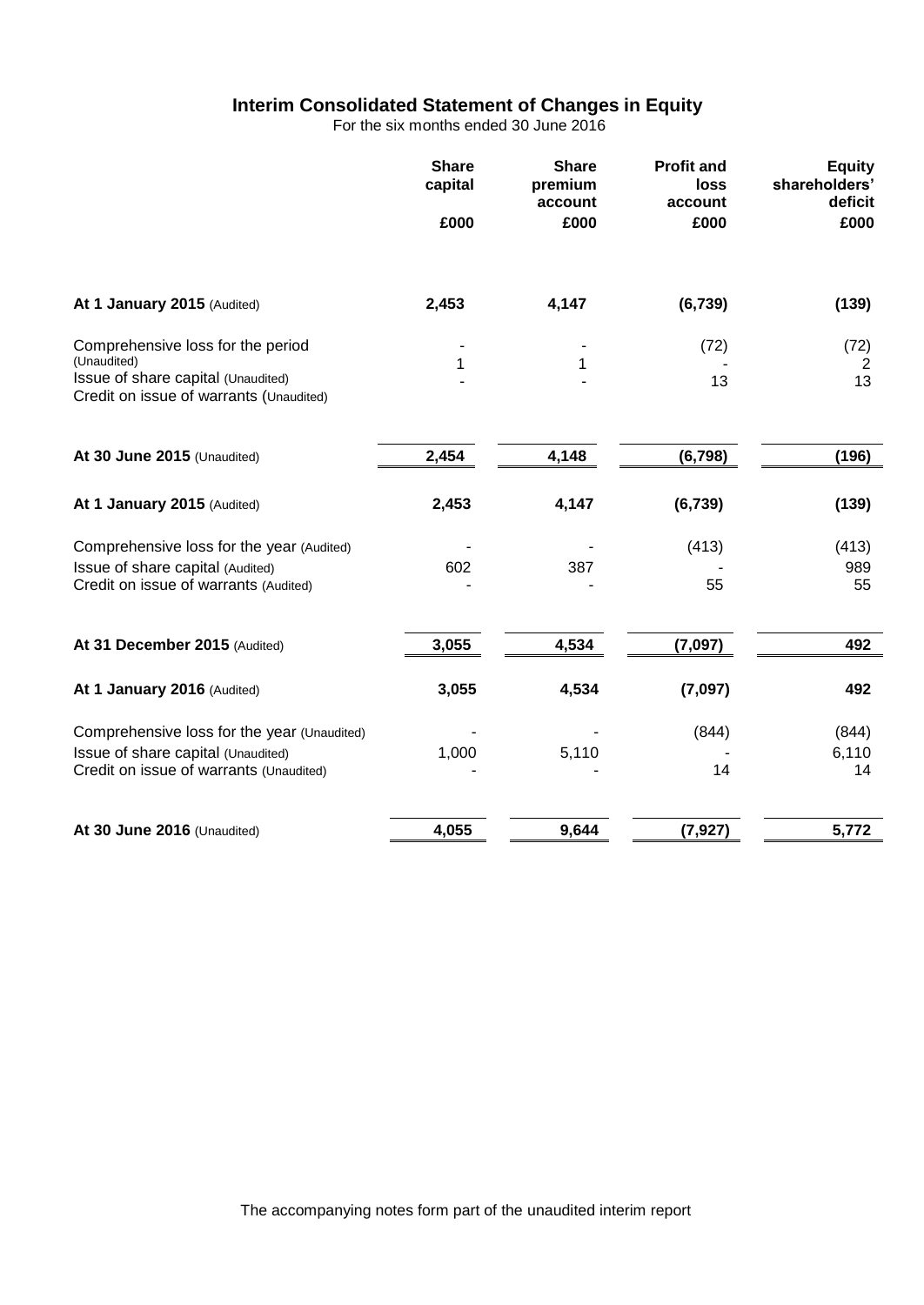# **Interim Consolidated Statement of Financial Position**

As at 30 June 2016

|                                              | 30 June<br>2016 | 30 June<br>2015 | 31 December<br>2015 |
|----------------------------------------------|-----------------|-----------------|---------------------|
|                                              | (Unaudited)     | (Unaudited)     | (Audited)           |
|                                              | £000            | £000            | £000                |
| <b>Non-Current Assets</b>                    |                 |                 |                     |
| Intangible fixed assets                      | 12,898          |                 | 218                 |
| <b>Fixed assets</b>                          | 25              | 5               | 6                   |
|                                              | 12,923          | $\overline{5}$  | 224                 |
| <b>Current Assets</b>                        |                 |                 |                     |
| Trade and other receivables                  | 1,115           | 194             | 78                  |
| Cash and cash equivalent                     | 2,947           | 73              | 359                 |
|                                              | 4,062           | 267             | 437                 |
| <b>Total Assets</b>                          | 16,985          | 272             | 661                 |
| <b>Current Liabilities</b>                   |                 |                 |                     |
| Trade and other payables                     | (827)           | (468)           | (169)               |
| Borrowings                                   | (80)            |                 |                     |
| Deferred acquisition consideration           | (2,804)         |                 |                     |
|                                              | (3,711)         | (468)           | (169)               |
| <b>Net Current Assets/ (Liabilities)</b>     | 351             | (201)           | 268                 |
| <b>Long Term Liabilities</b>                 |                 |                 |                     |
| Deferred acquisition consideration           | (7, 477)        |                 |                     |
| Amounts falling due after more than one year | (25)            |                 |                     |
|                                              | (7, 502)        |                 |                     |
| <b>Net Assets/ (Liabilities)</b>             | 5,772           | (196)           | 492                 |
| <b>Shareholders' Equity</b>                  |                 |                 |                     |
| Share capital                                | 4,055           | 2,454           | 3,055               |
| Share premium account                        | 9,644           | 4,148           | 4,534               |
| Retained earnings                            | (7, 927)        | (6, 798)        | (7,097)             |
| Equity shareholders' funds/ (deficit)        | 5,772           | (196)           | 492                 |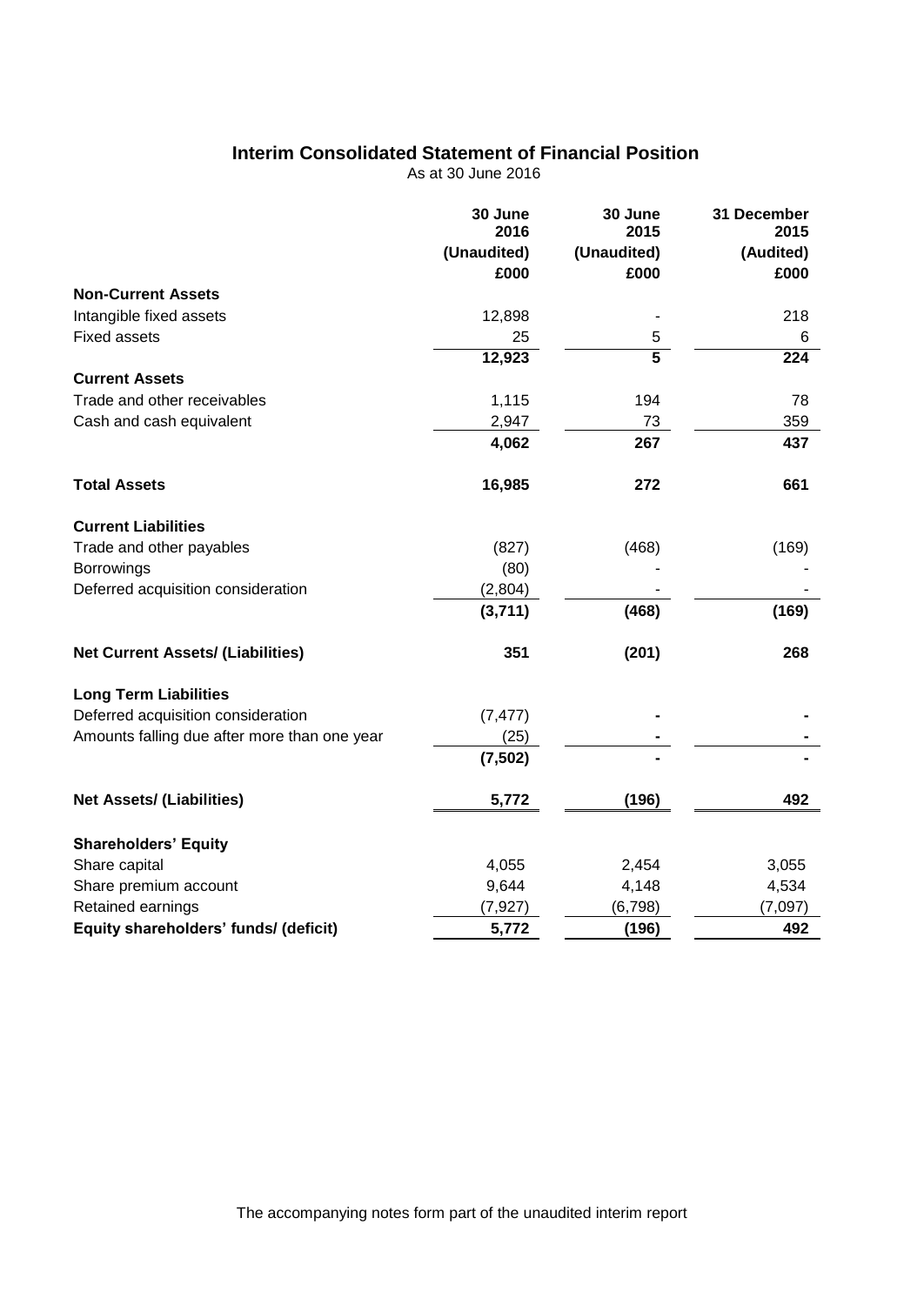# **Interim Consolidated Cash Flow Statement**

For the six months ended 30 June 2016

|                                                         | <b>Six months</b><br>ended 30<br><b>June 2016</b><br>(Unaudited)<br>£000 | <b>Six months</b><br>ended 30<br><b>June 2015</b><br>(Unaudited)<br>£000 | Year ended<br>31 December<br>2015<br>(Audited)<br>£000 |
|---------------------------------------------------------|--------------------------------------------------------------------------|--------------------------------------------------------------------------|--------------------------------------------------------|
| Cash flow from operating activities:                    |                                                                          |                                                                          |                                                        |
| Loss for the period                                     | (844)                                                                    | (72)                                                                     | (413)                                                  |
| Adjustments for:                                        |                                                                          |                                                                          |                                                        |
| Amortization and depreciation                           | 3                                                                        | $\overline{2}$                                                           | 4                                                      |
| Options and warrants charge                             | 14                                                                       | 13                                                                       | 55                                                     |
| Movements in working capital:                           |                                                                          |                                                                          |                                                        |
| Movement in trade and other receivables                 | (179)                                                                    | (42)                                                                     | 74                                                     |
| Movement in trade and other payables                    | 158                                                                      | (19)                                                                     | (318)                                                  |
| Net cash flows from operating activities                | (848)                                                                    | (118)                                                                    | (598)                                                  |
| Cash flow from investing activities:                    |                                                                          |                                                                          |                                                        |
| Purchases of property, plant and equipment              | (10)                                                                     | (1)                                                                      | (4)                                                    |
| Development of intangible assets                        | (322)                                                                    |                                                                          | (218)                                                  |
| Acquisition of subsidiaries, net of cash acquired       | (2, 342)                                                                 |                                                                          |                                                        |
| Net cash flows from investing activities                | (2,674)                                                                  | (1)                                                                      | (222)                                                  |
| <b>Cash outflow before financing</b>                    | (3, 522)                                                                 | (119)                                                                    | (820)                                                  |
| Cash flow from financing activities:                    |                                                                          |                                                                          |                                                        |
| Issue of share capital, net                             | 6,110                                                                    | 2                                                                        | 989                                                    |
| Net cash flow from financing activities                 | 6,110                                                                    | $\overline{\mathbf{2}}$                                                  | 989                                                    |
| Net increase/(decrease) in cash and cash<br>equivalents | 2,588                                                                    | (117)                                                                    | 169                                                    |
| Cash and cash equivalents at beginning of the           |                                                                          |                                                                          |                                                        |
| period                                                  | 359                                                                      | 190                                                                      | 190                                                    |
| Cash and cash equivalents at end of the period          | 2,947                                                                    | 73                                                                       | 359                                                    |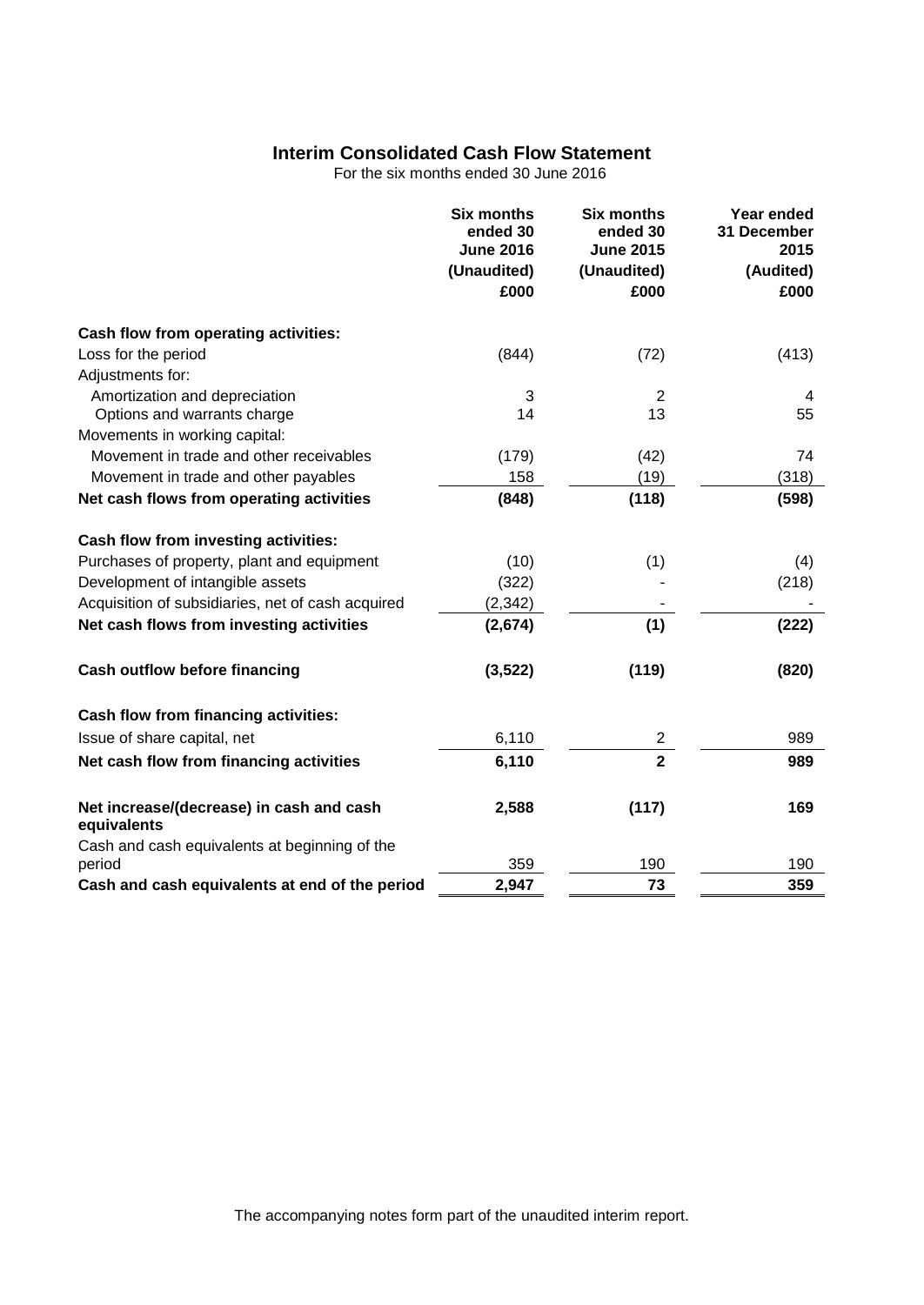#### **Notes to the Interim Results**

#### **1. Basis of preparation**

Totally plc is a public limited company incorporated in the United Kingdom under the Companies Act 2006 (registration number: 3870101). The Company's ordinary shares are admitted to trading on the AlM Market of the London Stock Exchange ("AIM").

The Group's principal activities in the period under review have been the provision of innovative solutions to the healthcare sector, which are provided by the Group's wholly owned subsidiaries, Totally Health Limited, Premier Physical Healthcare Limited and About Health Limited.

The interim report and accounts for the six months ended 30 June 2016 have been prepared using the recognition and measurement principles of International Financial Reporting Standards and Interpretations as endorsed by the European Union (collectively "Adopted IFRS").

These condensed consolidated interim financial statements for the half-year ended 30 June 2016 have been prepared in accordance with the AIM Rules for Companies and should be read in conjunction with the annual financial statements for the year ended 31 December 2015, which have been prepared in accordance with IFRS as adopted by the European Union. The interim consolidated financial statements do not include all the information and disclosures required in the annual financial statements.

The interim report and accounts have been prepared on the basis of the accounting policies set out in the Group's 2015 Annual Report and Accounts and on the basis of the principal accounting policies that the Group expects to apply in its financial statements for the year ending 31 December 2016.

The interim report and accounts do not comprise statutory accounts within the meaning of section 434 of the Companies Act 2006. These condensed consolidated interim financial statements were approved by the Board of Directors on 27 September 2016. The results for the six months to 30 June 2016 and the comparative results for six months to 30 June 2015 are unaudited. The comparative figures for the year ended 31 December 2015 do not constitute the statutory financial statements for that year.

As at 30 June 2016 net current assets were £0.35m made up of cash balances of £2.95m, trade and other receivables of £1.12m with current liabilities of £3.71m (as at 30 June 2016). The current liabilities include deferred contingent consideration of £2.8m for acquisitions made in the period.

Cash expected to be generated within the Group over the next year is expected to contribute to covering future liabilities. The Directors believe that a combination of the Group's current cash, projected revenues from existing and future contracts and continued shareholder support will enable the Group to meet its obligations and to implement its business plan in full. Inherently, there can be no certainty in these matters, but the Directors believe that the Group's internal trading forecasts are realistic and that the going concern basis of preparation continues to be appropriate.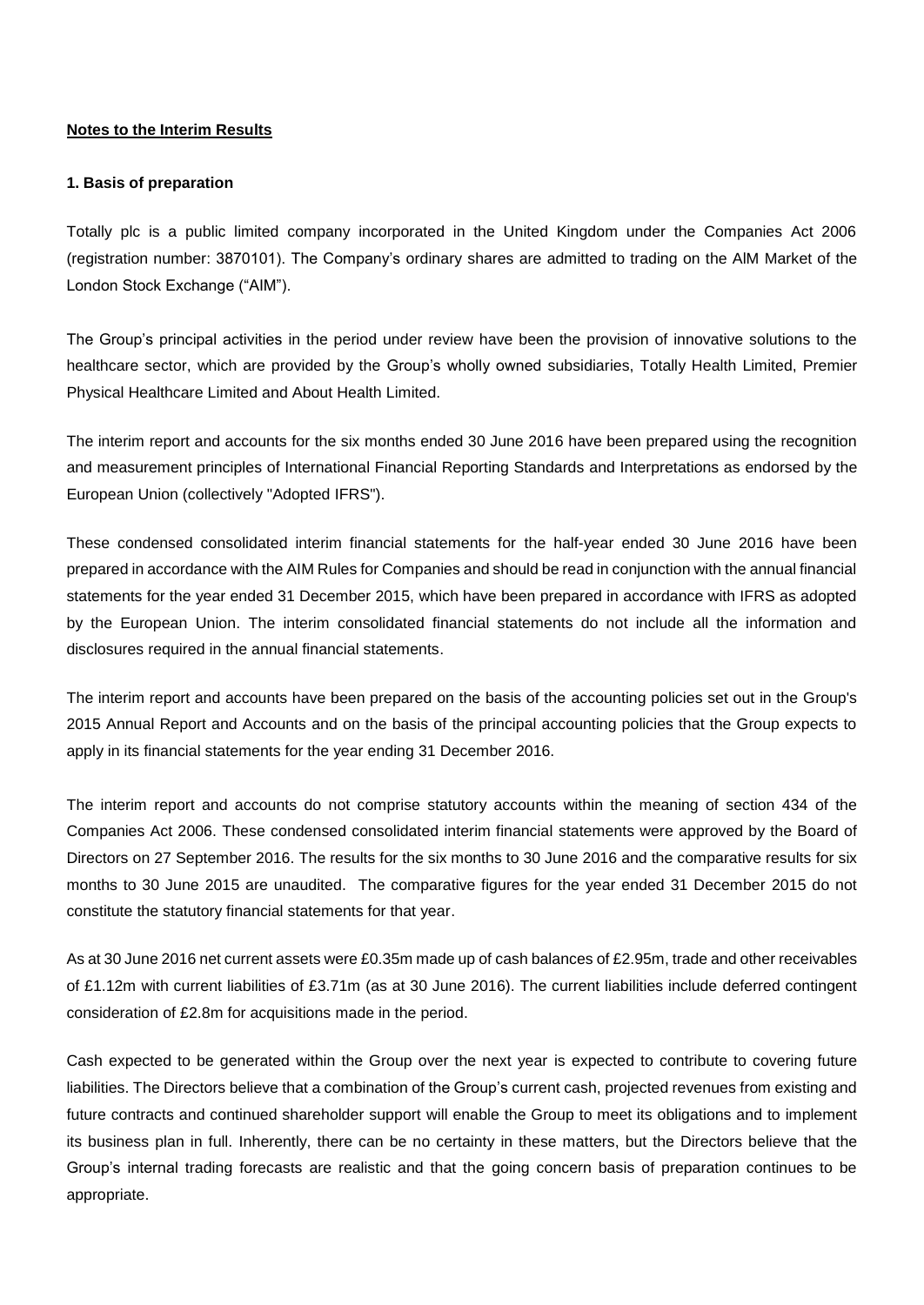### **2. Earnings per share**

Basic loss per share is calculated by dividing the loss attributable to equity holders of the Company by the weighted average number of ordinary shares in issue during the period.

None of the share options or warrants in issue had a dilutive effect on earnings per share.

|                                                                                | Six months<br>ended 30<br><b>June 2016</b><br>(Unaudited) | Six months<br>ended 30 June<br>2015<br>(Unaudited) | Year ended<br>31 December<br>2015<br>(Audited) |
|--------------------------------------------------------------------------------|-----------------------------------------------------------|----------------------------------------------------|------------------------------------------------|
| Loss (continuing operations) (£000)                                            | (844)                                                     | (72)                                               | (413)                                          |
| Weighted average number of shares used<br>in basic and diluted earnings ('000) | 15,860                                                    | 3.980                                              | 2,828                                          |
| Basic and diluted earnings per share (continuing<br>operations) (Pence)        | (5)                                                       | (2)                                                | (15)                                           |

The loss per share for the six months ended 30 June 2015 has been restated to reflect a share consolidation that occurred in September 2015. The Company reorganized its share capital and every 100 existing ordinary shares of 0.1 pence were consolidated into 1 new ordinary share of 10 pence.

### **4. Segmental analysis**

The segment information is presented in respect of the Group's operating segments. Segments are determined by reference to the internal reports reviewed by the Board.

The chief operating decision maker ("CODM") regularly reviews the revenue streams of the Group.

During the reporting period, the Company acquired two business, Premier Physical Healthcare Limited and About Health Limited, and therefore for the purpose of assessment of performance, the reportable operating segments have been reviewed on the basis of the changes to the organization's structure.

As at 30 June 2016, the Group reports its segmental information on the basis of its existing businesses at 31 December 2015 and its acquired businesses from 1 January 2016.

**Existing business segment** represents the innovative solutions to the healthcare sector provided by Totally Health Limited and head office costs.

*Acquired business segment* represents the following:

Premier Physical Healthcare Limited is a provider of physical healthcare services to both public and private patients.

About Health Limited is a provider of dermatology services to the NHS.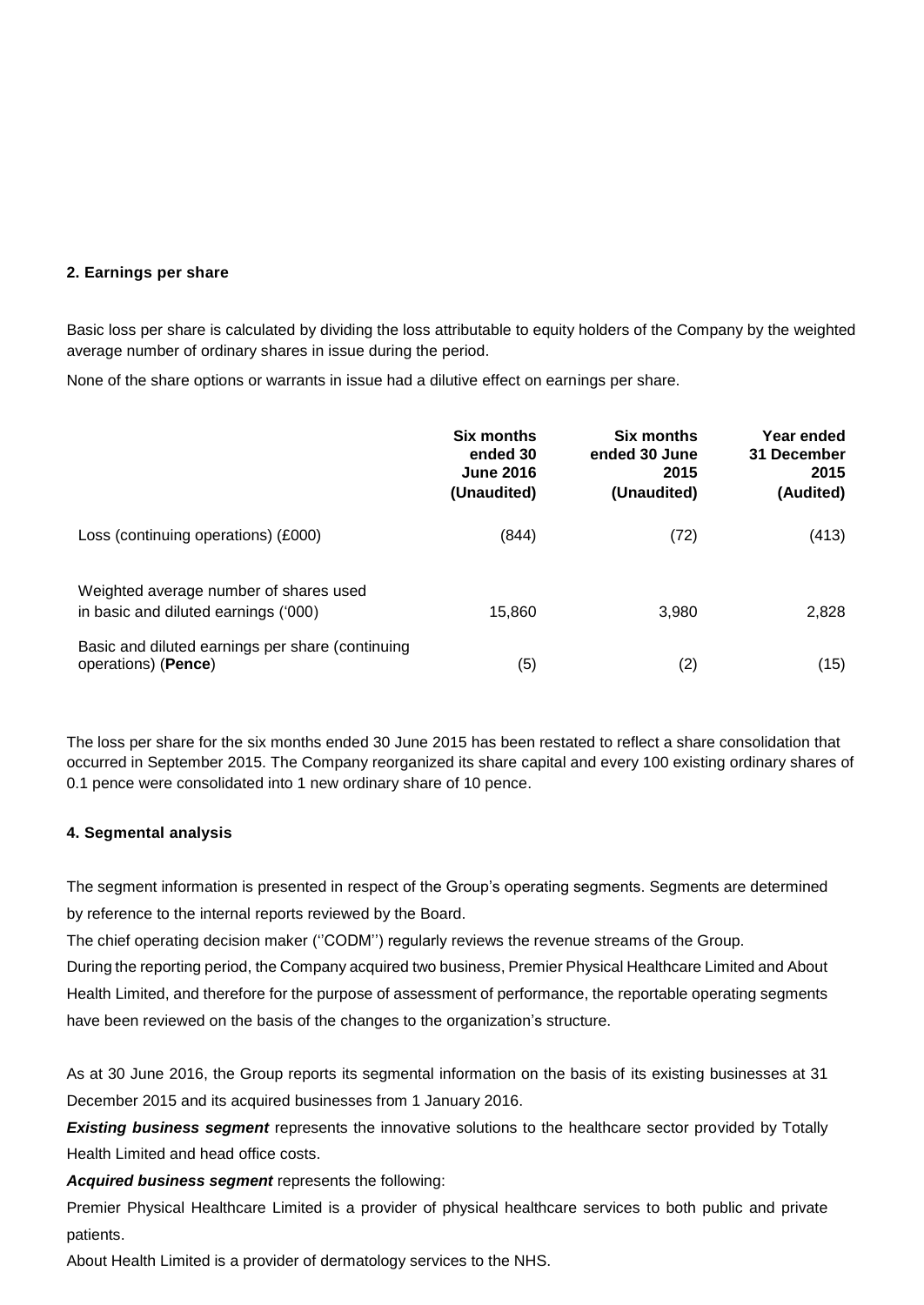A breakdown of revenue and operating (loss)/profit are as follows:

|                                                | <b>Six months</b><br>ended 30<br><b>June 2016</b> | <b>Six months</b><br>ended 30 June<br>2015 | Year ended<br>31 December<br>2015 |
|------------------------------------------------|---------------------------------------------------|--------------------------------------------|-----------------------------------|
|                                                | (Unaudited)                                       | (Unaudited)                                | (Audited)                         |
| Revenue                                        |                                                   |                                            |                                   |
| Existing business segment (£000)               | 141                                               | 418                                        | 577                               |
| Acquired business segment (£000)               | 795                                               |                                            |                                   |
|                                                | 936                                               | 418                                        | 577                               |
| <b>Operating loss from existing business</b>   |                                                   |                                            |                                   |
| Existing business segment (£000)               | (479)                                             | (71)                                       | (363)                             |
| Administrative expenses exceptional items *    | (438)                                             |                                            |                                   |
| Share issue costs                              |                                                   |                                            | (49)                              |
| Finance costs                                  |                                                   | (1)                                        | (1)                               |
| Loss before tax                                | (917)                                             | (72)                                       | (413)                             |
| <b>Operating profit from acquired business</b> |                                                   |                                            |                                   |
| Acquired business segment (£000)               | 73                                                |                                            |                                   |
| <b>Profit before tax</b>                       | 73                                                |                                            |                                   |

\*The exceptional charge of £438,420 is expenditure associated with the costs of acquisitions.

# **4. Dividends**

No dividend is proposed for the six months ended 30 June 2016.

### **5. Events after the reporting period**

On 24 August 2016, The High Court order cancelling the balance standing to the credit of the Company's share premium account was registered at Companies House. This was following approval by shareholders and the approval of the High Court.

As a consequence, a balance of £9.61 million standing to the credit of the Company's share premium account has been cancelled, thereby creating distributable reserves. This process had no effect on the overall net asset position of the Company.

### **6. Distribution of Interim Report**